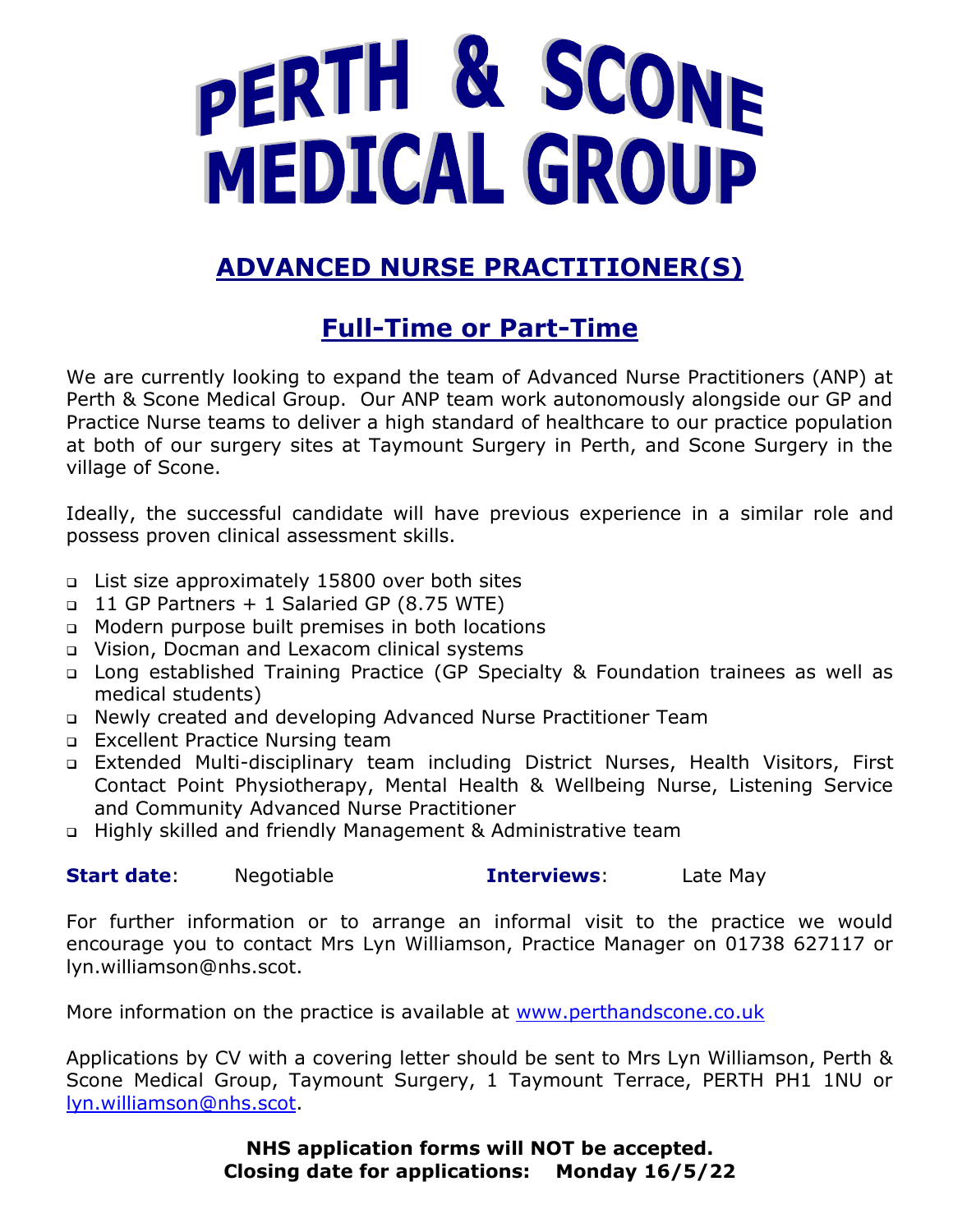## **JOB DESCRIPTION**

| <b>ACCOUNTABLE TO:</b><br><b>Clinical Mentor</b><br>Clinical Management<br>Line Management | Senior ANP<br>Senior ANP / GP Partners<br>Staff Partner / Practice Manager |
|--------------------------------------------------------------------------------------------|----------------------------------------------------------------------------|
| <b>LOCATION:</b>                                                                           | Taymount Surgery / Scone Surgery                                           |
| <b>HOURS OF WORK:</b>                                                                      | TBC.                                                                       |

**JOB TITLE:** The Company of the Advanced Nurse Practitioner

However the post holder will be expected to be flexible in line with the responsibilities attached to the role and the opening hours of the practice.

#### **SUPERVISION:**

Clinical supervision will be provided either by the Senior ANP or by a nominated GP who will support training GPs and other allied healthcare professionals working alongside the GP team.

#### **SALARY:**

AfC Band 7 equivalent, dependent on experience

#### **JOB PURPOSE:**

- To work alongside the practice team to deliver high quality specialist clinical nursing care to the practice population on both surgery sites
- To undertake telephone triage, where appropriate
- To assess, diagnose, treat and discharge patients presenting with undifferentiated illnesses within their competency and as dictated by their professional qualifications utilising a broad range of clinical examination skills
- Management of acute episodes and exacerbations of long term conditions
- **•** To prescribe and review medications within your levels of competence

#### **SCOPE:**

- Works independently, making autonomous clinical judgements, and takes responsibility for the care of agreed patient groups within the practice
- Manages own clinical practice to ensure delivery of safe and effective, evidence based care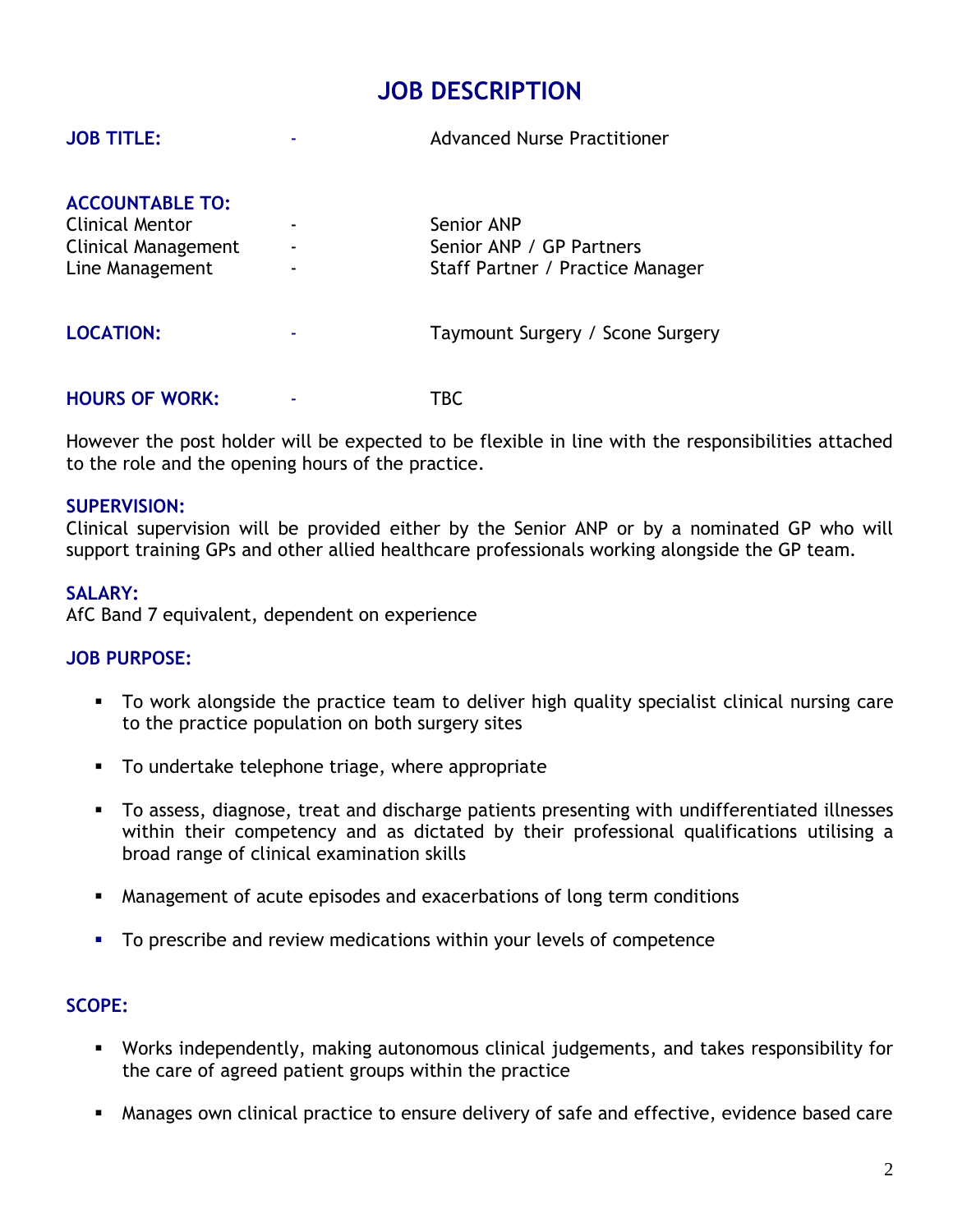■ Acts at all times within the requirements of the NMC code of professional conduct

#### **MAIN DUTIES AND RESPONSIBILITIES:**

- **•** Provides a first point of contact within the practice for patients presenting with undifferentiated, undiagnosed problems, making use of skills in history taking, physical examination, problem-solving and clinical decision-making, to establish a diagnosis and management plan
- **•** Treats specific conditions in accordance with agreed professional guidelines of care and treatment for patients with chronic diseases
- Maintain high standards of infection control to protect patients, self and colleagues
- Consults with and refers to other health care professionals as indicated by patient needs
- **EXEC** Receives referrals from other health care professionals, other agencies and patients as appropriate to the role
- Prescribes medication within limits of personal competence as an independent or supplementary prescriber
- Plans, manages and delivers programmes to improve health and prevent disease, using all patient contacts as a means to promote health and well being
- **■** Maintains high standards of professional record keeping for self and others within the team in line with NMC guidance
- **EXECT** Supports education within the practice and contributing expert input to formal education programmes where appropriate
- Plays a role in the practice's clinical governance and quality assurance activities, including clinical audit work, and ensuring evidence based nursing practice
- **■** Where relevant, contributes to the development of practice policies and the provision of primary care services, developing, implementing and monitoring nursing policies, protocols and standards

#### **DECISIONS AND JUDGEMENTS:**

- Using Advanced Practitioner skills, practices autonomously and independently within the team, with a high degree of delegated responsibility, acknowledging own limitations and when to seek advice from senior clinical staff
- Fosters ethical, legal and professional awareness and responsibility in other members of the practice team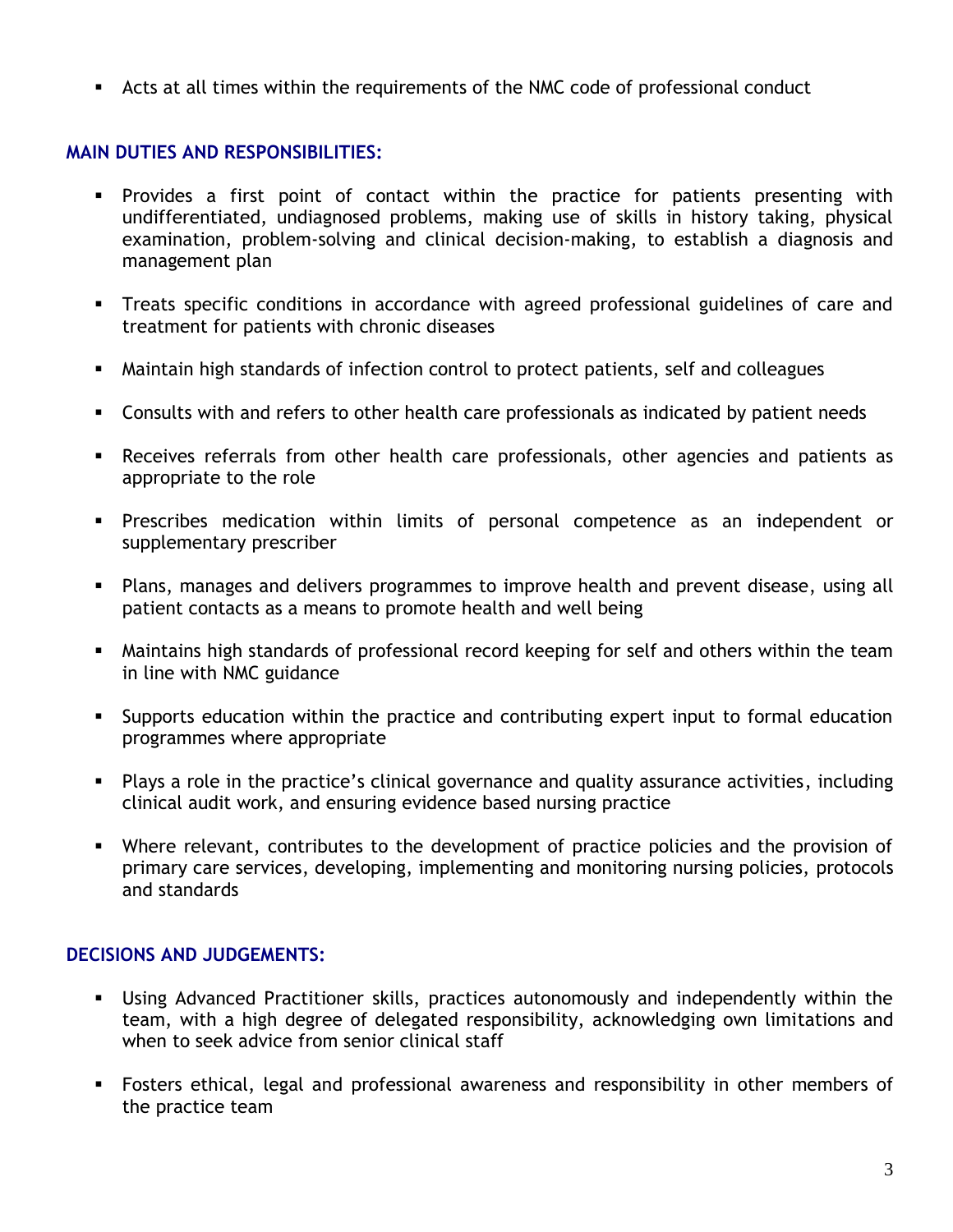- Works at all times within the limits of professional competence and the NMC code of professional conduct
- When appropriate leads the development and implementation of practice policies, protocols and guidelines, ensuring that own practice conforms with agreed standards

#### **COMMUNICATIONS AND RELATIONSHIPS:**

- To utilise and demonstrate sensitive communication styles, to ensure patients are fully informed and consent to treatment, additionally to enable the support of patients who are receiving/have received bad news
- To communicate effectively, recognising the need for alternative methods of communication to overcome different levels of understanding, cultural background and preferred ways of communicating
- To develop and sustain professional relationships with other members of the multidisciplinary team to influence and improve service delivery
- To communicate clearly and effectively with all stakeholders to contribute to service delivery and evaluation of service provision
- To establish and develop effective professional networks when required and to act as a source of expert advice in clinical nursing practice to other team members as appropriate
- To anticipate barriers to communication and take appropriate action to improve communication at an early stage where necessary

#### **TEAMWORK**

- To understand own role and scope within the practice and identify how this may develop over time
- **•** To work as an effective and responsible team member, supporting others where necessary and exploring the mechanisms to develop new ways of working
- To delegate clearly and appropriately when required, adopting the principles of safe practice and assessment of competence of those taking on delegated duties
- To ensure a clear understanding and utilisation of referral mechanisms within the practice
- To work effectively with others to clearly define practice values, direction and policies impacting upon the delivery of care
- To participate in team activities and learning opportunities that can improve patient care
- **•** Participate in and support local projects as agreed with the practice management team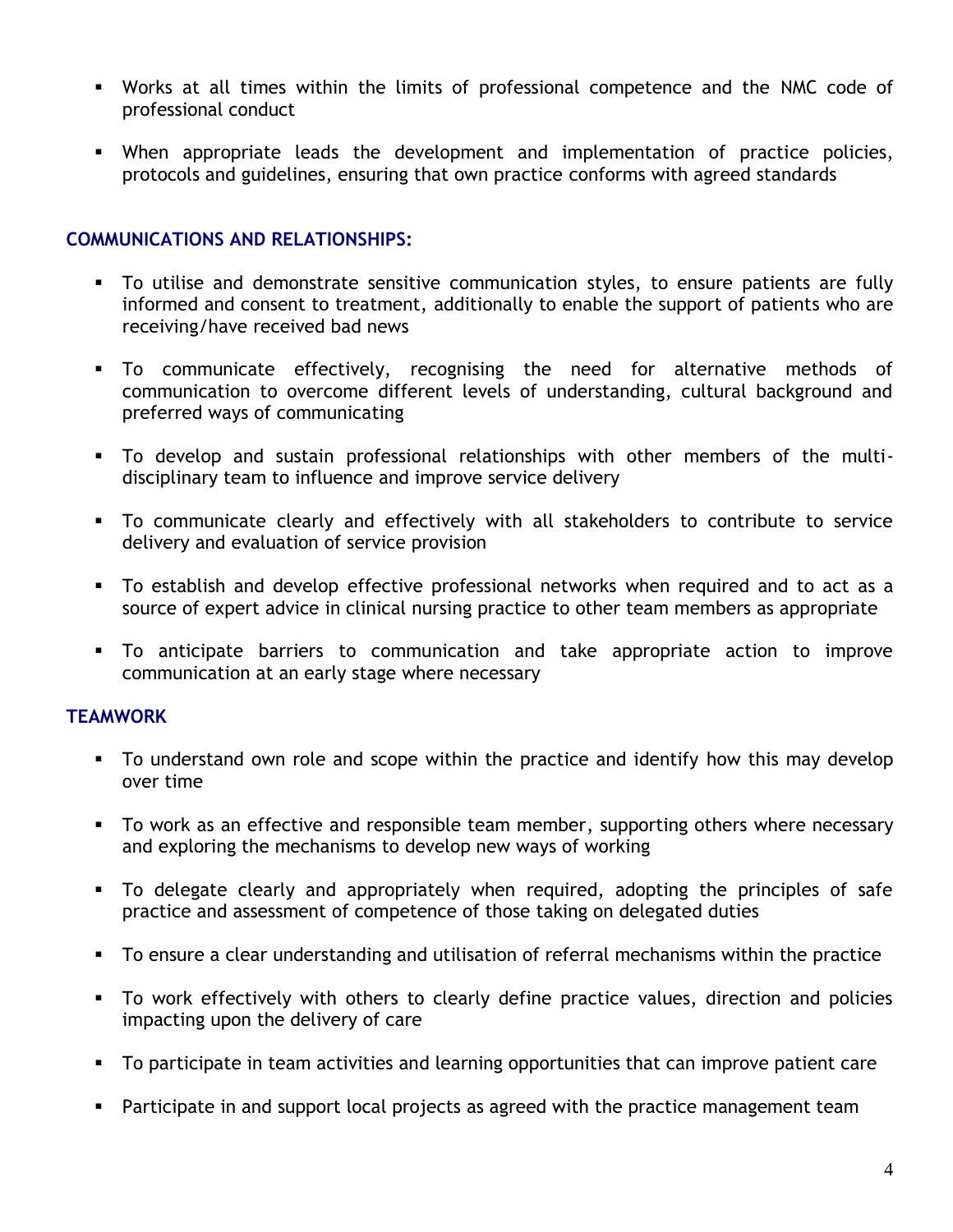#### **HEALTH & SAFETY:**

The post-holder must comply at all times with the Practice Health & Safety Policy, in particular by following agreed safe working procedures and reporting incidents using the Incident Reporting System.

#### **EQUALITY AND DIVERSITY:**

- **EXED** Identifies patterns of discrimination, takes action to overcome this, and promotes diversity and quality of opportunity
- **Enables others to promote equality and diversity in a non-discriminatory culture**
- Supports people who need assistance in exercising their rights
- Monitors and evaluates adherence to local chaperoning policies
- Acts as a role model in the observance of equality and diversity good practice
- **EXECT** Accepts the rights of individuals to choose their care providers, to participate in care and refuse care
- Assists patients from marginalised groups to access quality care

#### **TRAINING:**

- **•** Participates in annual appraisal and performance review in conjunction with the Senior ANP, Staff Partner and Practice Manager as appropriate
- Participates in the training and education of any training doctors or students from all clinical disciplines as requested by the GP Partners

#### **Knowledge, Training and Experience Required:**

- First level registered nurse with current registration
- Qualification in Advanced Clinical Practice
- Extended independent and supplementary nurse prescriber
- Member of professional body
- Adherence to NMC Code of Professional Conduct
- At least 5 years post registration clinical experience in an appropriate clinical setting, with evidence of 3 years of Advanced Clinical Practice
- Previous experience in a primary care setting
- Experience of managing paediatric patients
- Able to form clinical judgement based on assessment and knowledge base
- Excellent communication and networking skills, both verbal and written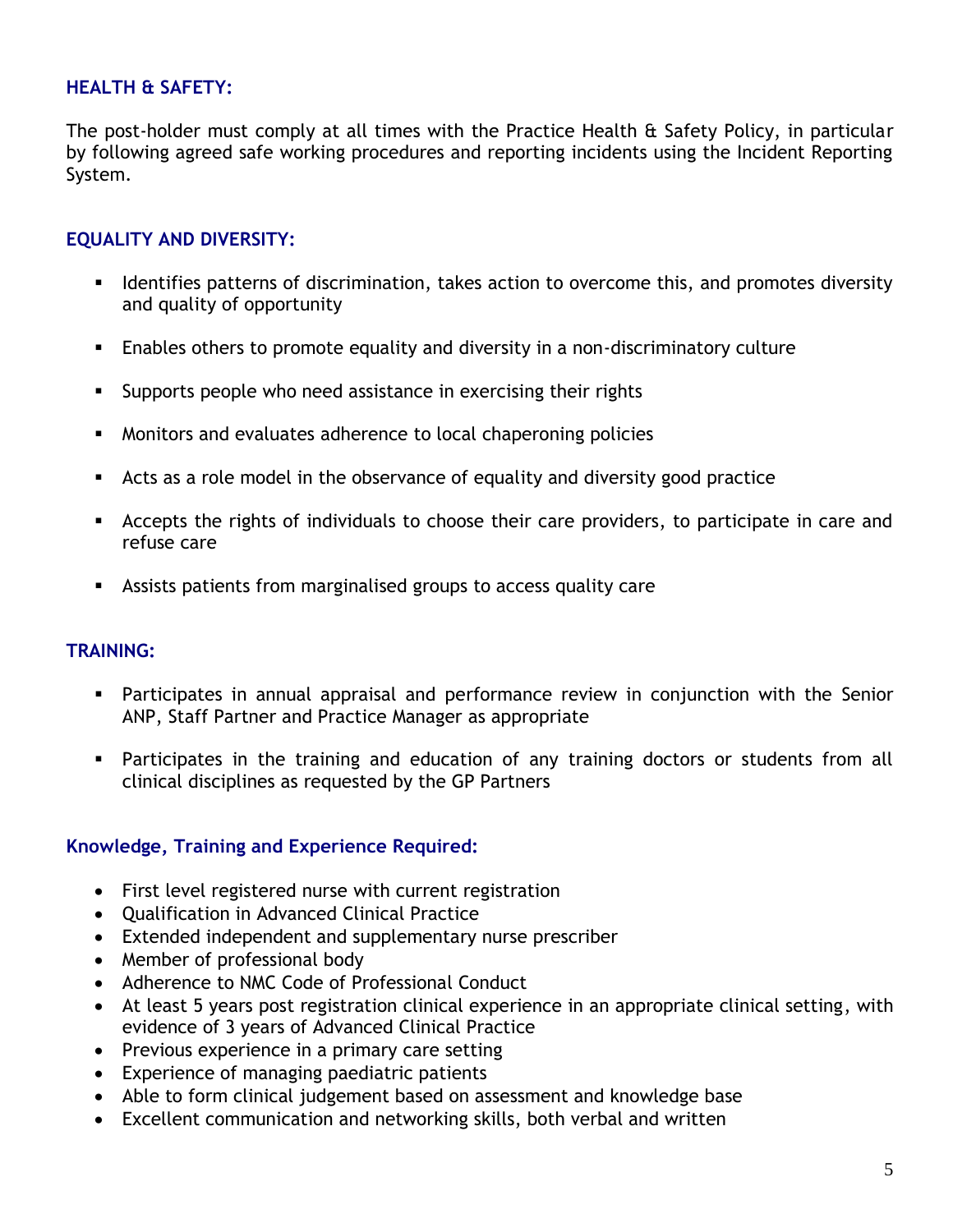- Able to work collaboratively within a small clinical team and with the wider practice healthcare team
- Highly motivated and able to work autonomously to a high level of clinical judgement
- IT literacy
- Clinical audit, research and quality improvement skills relevant to primary care
- Able to take responsibility for own learning and performance
- Able to reflect on own practice to safeguard and maintain evidence based working

#### **OTHER DUTIES**

The above list of duties and responsibilities is not exhaustive, but is intended as a general guide. The job description will be open to regular review and may be amended to take into account development within the practice.

The particular duties, responsibilities and hours of work may vary from time to time without changing the general character of the duties or the level of responsibility. All members of staff should be prepared to take on additional duties or relinquish existing duties in order to maintain the efficient running of the practice.